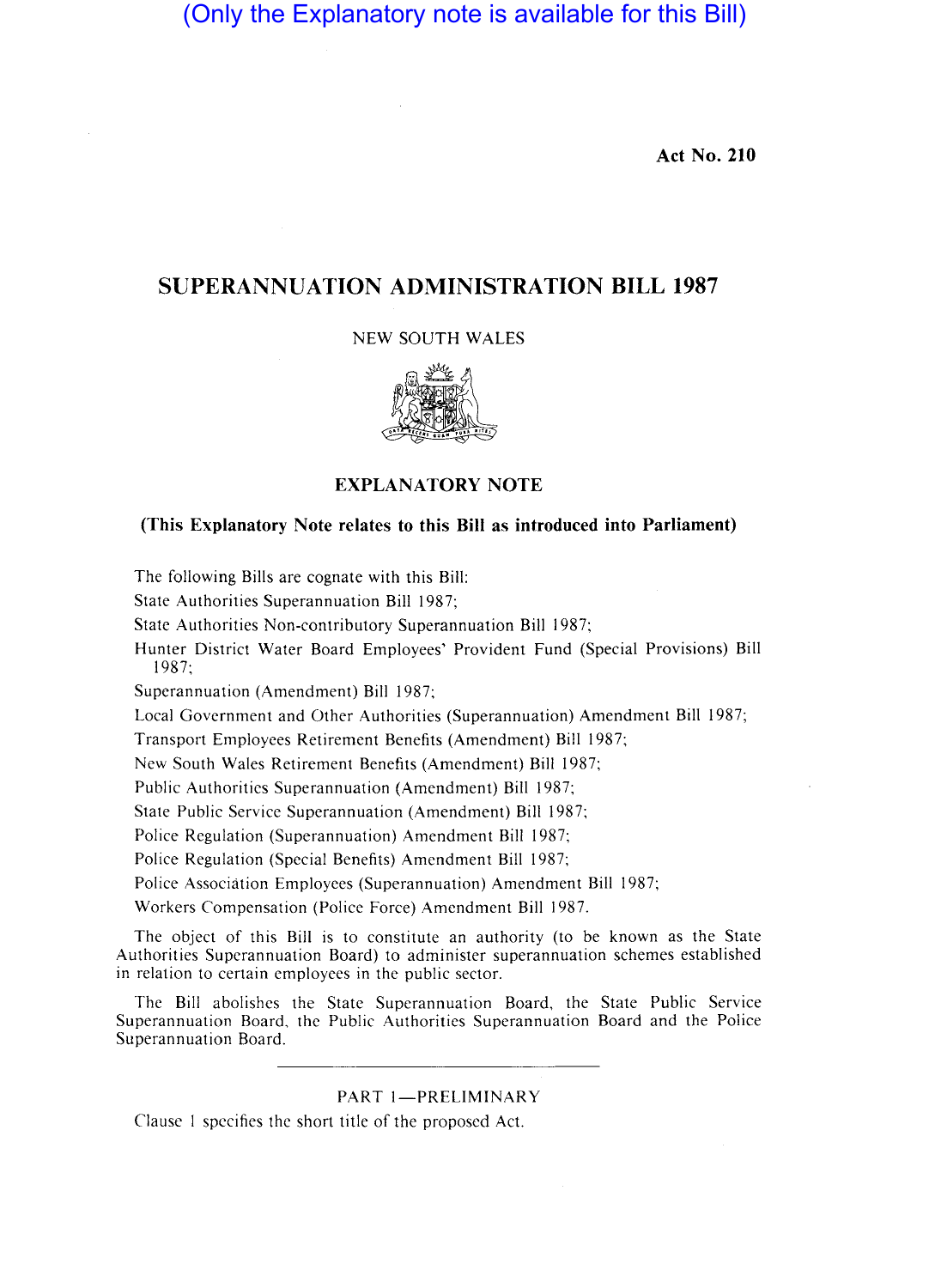Clause 2 provides for the commencement of the proposed Act (with the exception of Part 3 and certain other provisions) on I April 1988 (or an earlier proclaimed day). Part 3 is to commence on I April 1988, and those other provisions are to commence on the date of assent to the proposed Act.

Clause 3 defines "superannuation scheme" and other terms commonly used in the Bill.

#### PART 2-THE STATE AUTHORITIES SUPERANNUATION BOARD

Clause 4 constitutes the Board as a statutory body consisting of 10 members appointed by the Governor-in-Council, 5 to represent employers and 5 to represent employees.

Clause 5 applies to persons initially holding office as members of the Board.

Clause 6 applies to subsequent Board memberships. It provides for relevant investment experience among employer members and sets out the procedure for selecting employee members.

Clauses 7 and 8 state the principal functions of the President and Vice-Presidents of the Board.

Clause 9 enables the Board to appoint staff.

Clause 10 enables the Board to appoint agents to act for it.

Clause II enables the Board to employ consultants to assist it.

Clause 12 enables the Board to establish committees to assist it.

Clause 13 provides for delegation by the Board and the President of their respective functions.

#### PART 3-FUNCTIONS OF THE BOARD

Clause 14 states the general functions of the Board.

Clause 15 charges the Board with responsibility for the administration and management of the various superannuation schemes to which the proposed Act relates. The Governor-in-Council may by regulation vest in the Board the administration and management of certain other superannuation schemes.

#### PART 4-FINANCIAL PROVISIONS

Clause 16 states that "contributor", "employee" and "employer" have in Part 4 the same meanings as they have for the purposes of the superannuation schemes managed by the Board.

Clause 17 provides for the financial year of the Board.

Clause 18 makes provision for the financial accommodation of the Board and for investment of funds managed by it.

Clause 19 allows the Board to pool any of the funds managed by it for investment purposes.

Clause 20 enables the Board, at the request of a person entitled to a superannuation benefit, to establish a separate fund into which the benefit is to be paid.

Clause 21 requires the Board to establish its own Management Account.

Clause 22 regulates the Management Account established under clause 21.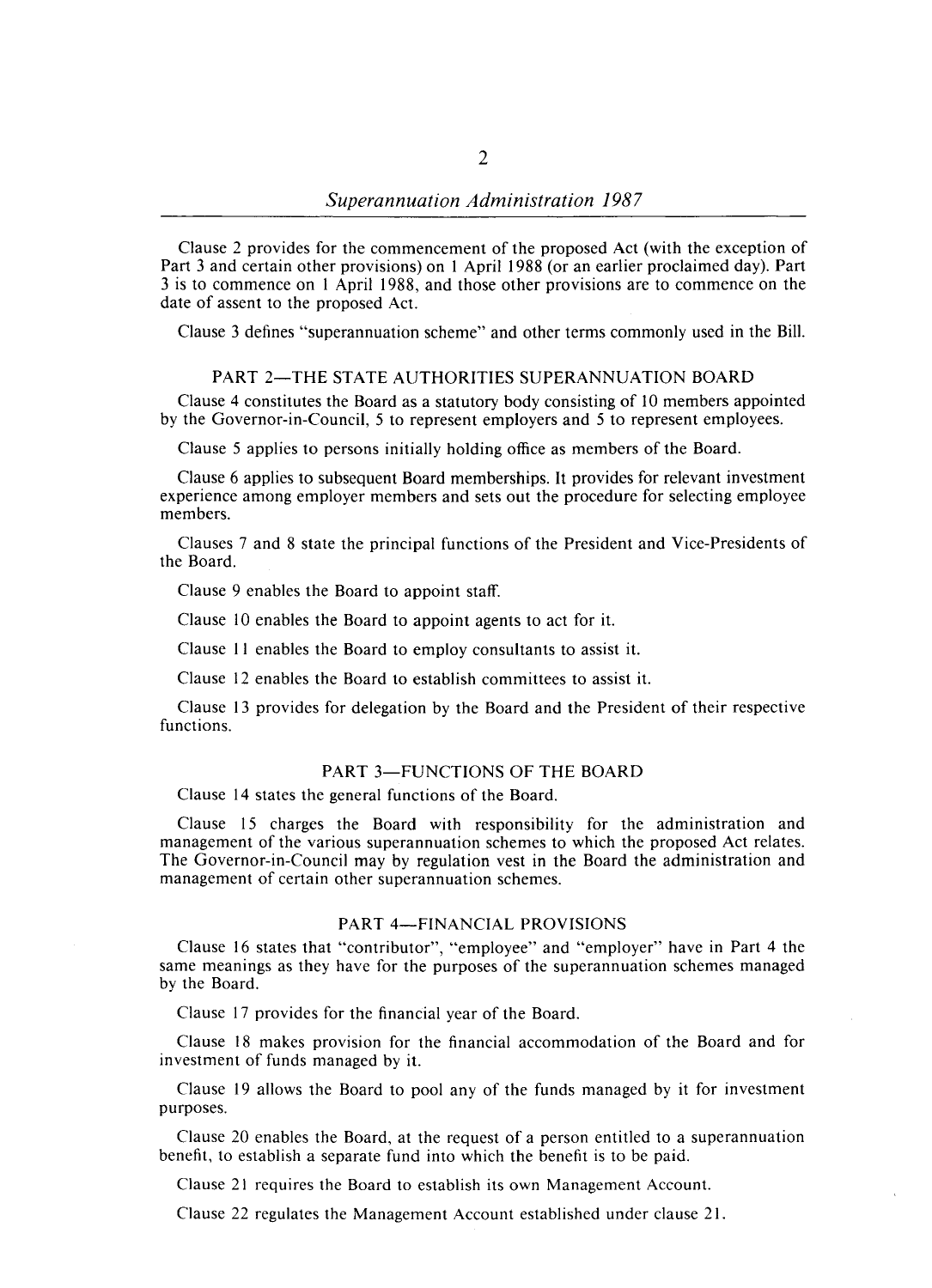Clause 23 defines a "preserved benefit" and provides for an administration charge in respect of such benefits.

#### PART 5-MISCELLANEOUS

Clause 24 provides for the maintenance of accounts and records of the Board.

Clause 25 allows the Board to settle claims made against it.

Clause 26 empowers the Board to resolve disputes arising under certain enactments (specified in the clause).

Clause 27 affords a right of appeal (to the Industrial Commission) to a person aggrieved by a determination of the Board.

Clause 28 confers on the Board all the powers of a trustee in relation to funds managed by it, without the restriction of any limitation that would otherwise apply in that behalf by virtue of the Trustee Act 1925 or any law of trusts.

Clause 29 allows members of the Board or of its staff to hold office in companies.

Clause 30 protects members of the Board or of its staff, and consultants to the Board, from liability in respect of any alleged conflict of interest, or alleged improper use of information, in the exercise of their functions under or in connection with the proposed Act. The clause further provides for their immunity from liability for acts or omissions in good faith in the performance of those functions, and cures invalidity that would otherwise affect decisions of the Board in certain circumstances.

Clause 31 provides for the method of service of documents on the Board.

Clause 32 permits the recovery as a debt of money due to the Board.

Clause 33 provides that in legal proceedings certain matters pertaining to the Board and its proper constitution may be taken to be true in the absence of contrary evidence.

Clause 34 deals with coverage of the Board's staff by particular trade unions.

Clause 35 enables the Governor-in-Council to make regulations in aid of the proposed Act.

Clause 36 gives effect to a Schedule of savings, transitional and other provisions.

Clause 37 amends the Industrial Arbitration Act 1940 in relation to appeals concerning superannuation matters. The amendment is consequential on the conferring by the proposed Act of a right of appeal in relation to superannuation schemes under other Acts.

Clause 38 amends the Statutory and Other Offices Remuneration Act 1975 to include, in Part I of Schedule 2 to that Act. a reference to the full-time members of the Board.

Clauses 39-42 amend certain Acts so as to substitute references as a consequence of the enactment of the proposed Act and cognate legislation.

Schedule I contains provisions relating to the members of the Board.

Schedule 2 contains provisions relating to the procedure of the Board.